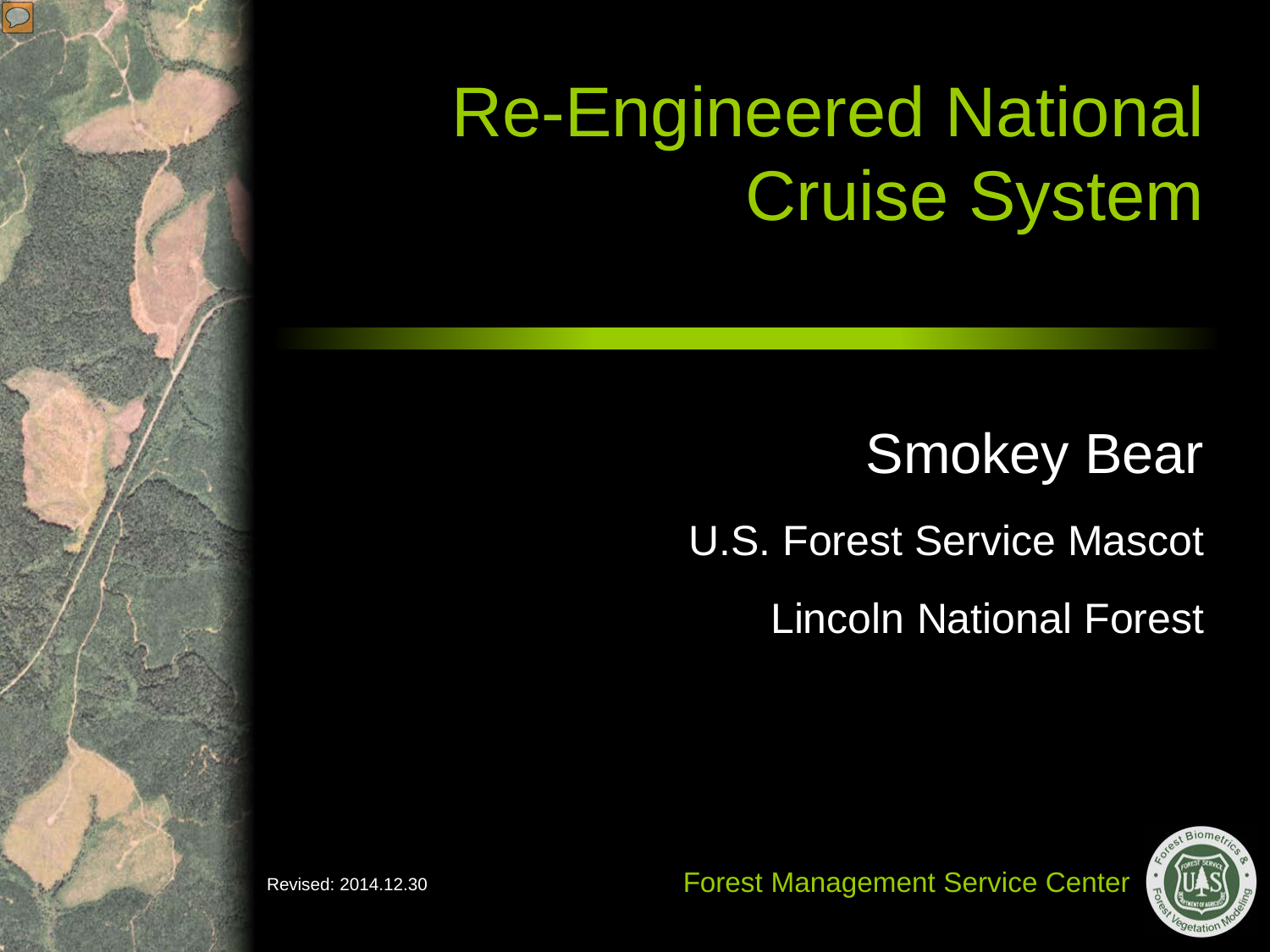# Why Re-Engineer?

#### • New technologies in the last decade

- Better databases
- Improved programming languages and tools
- Field data recorder hardware
- Field data recorder Operating System versions (Windows CE / Windows Mobile)

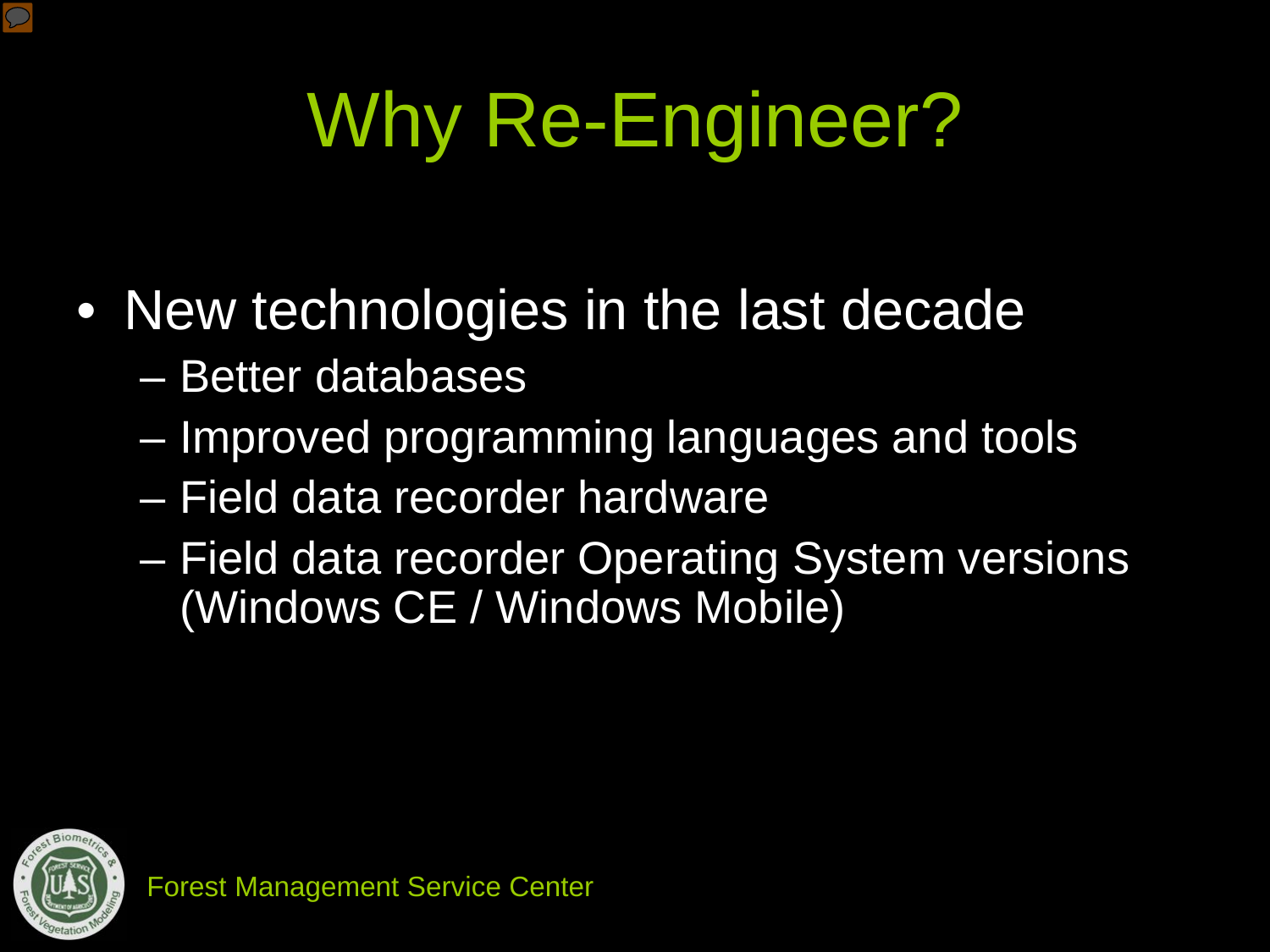# Why Re-Engineer?

- New Opportunities
	- Keep what worked
	- Re-design what didn't
	- Add new features that improve efficiency

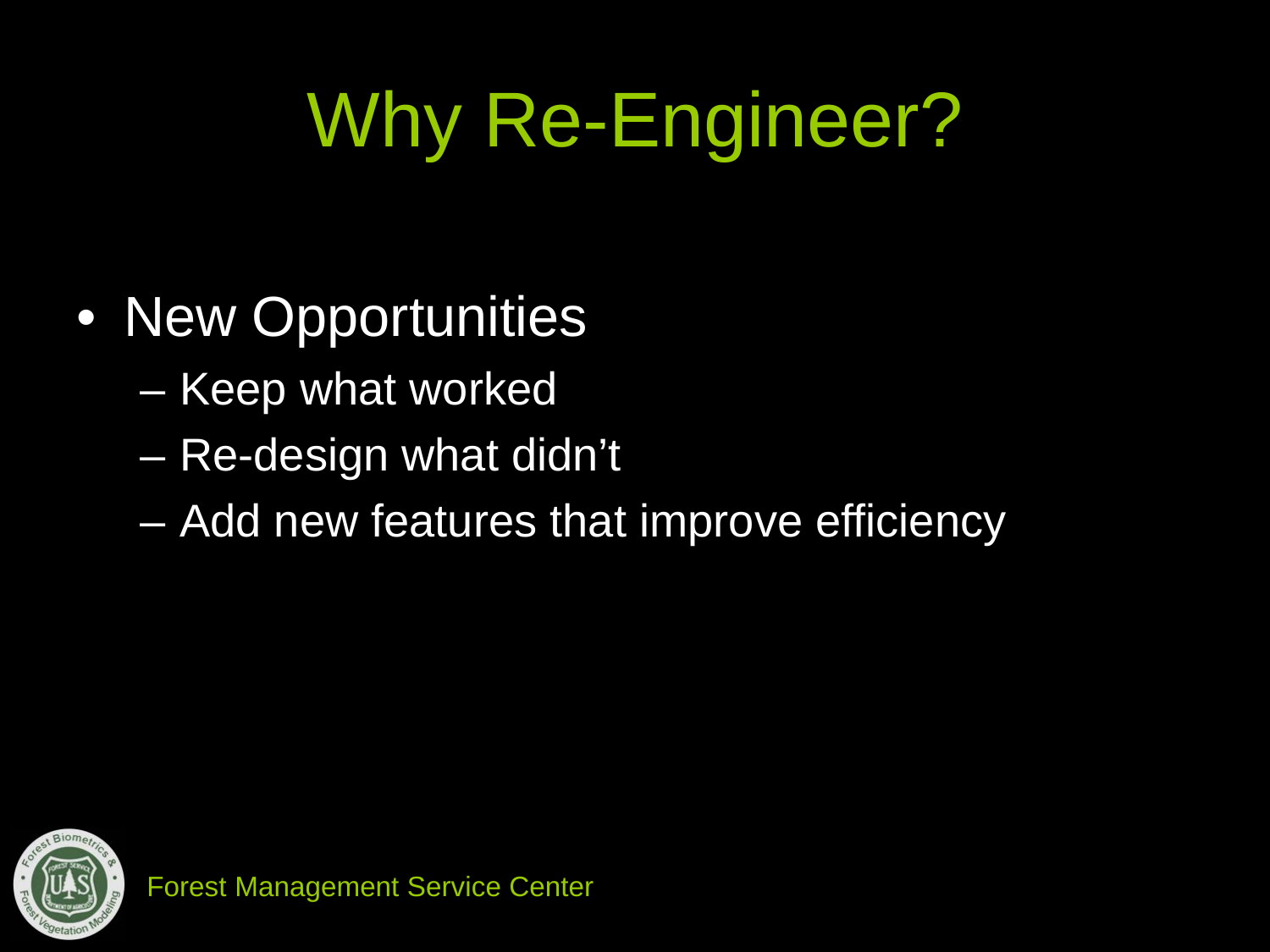#### Mobile Devices Then and Now

| <b>Specification</b>      | 2001                | 2014                     |
|---------------------------|---------------------|--------------------------|
| <b>Processor Speed</b>    | <b>129 MHz</b>      | 1,000,000 MHz            |
| Memory                    | 48 MB               | 512 MB                   |
| <b>Windows CE Version</b> | <b>HPC Pro 2000</b> | Windows Embedded 6.5     |
| <b>Display</b>            | 640 x 240 256 color | 800 x 480 HD             |
| <b>Battery</b>            | 1,350 mAh           | 10,600 mAh               |
| <b>Wireless</b>           | no                  | Bluetooth, WiFi optional |
| <b>GPS Receiver</b>       | no                  | optional                 |
| <b>Other Accessories</b>  | none                | Camera, scanner, etc.    |
| <b>Ingress Protection</b> | IP65 (splash proof) | IP68 (immersion)         |



 $\overline{\mathcal{D}}$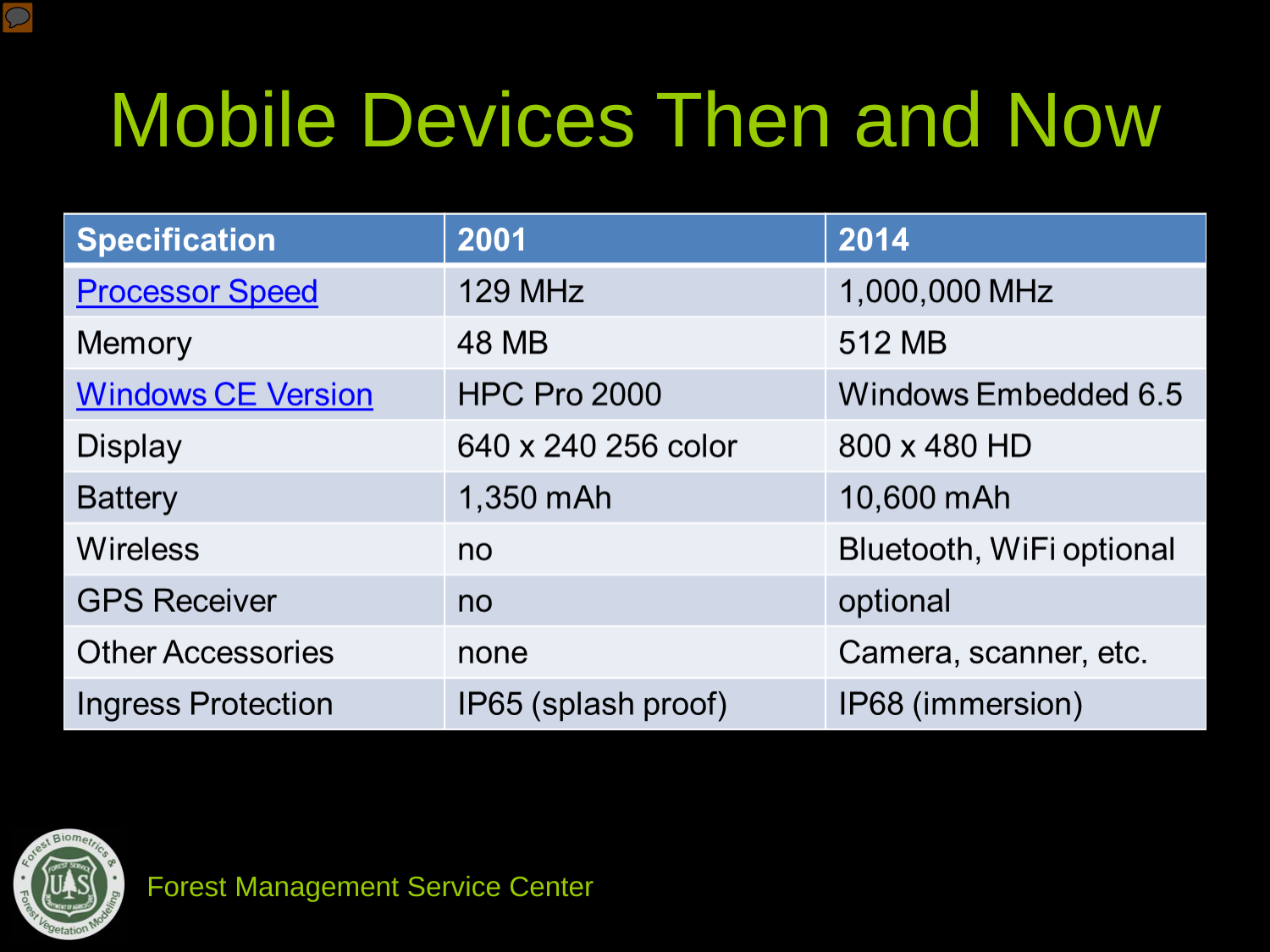#### Then





 $\overline{C}$ 

Forest Management Service Center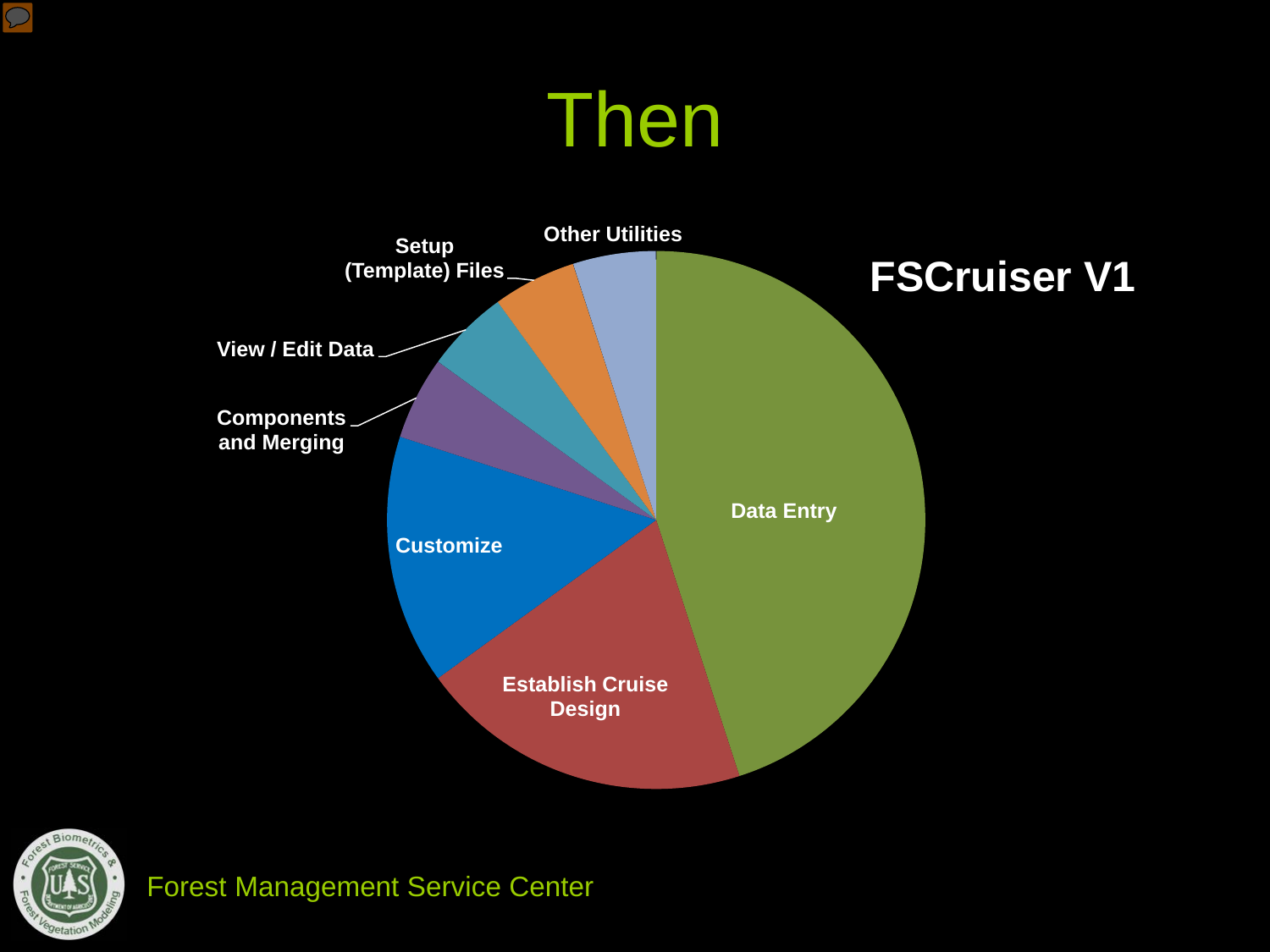

#### **FSCruiser V2**

#### **Cruise Manager**





 $\overline{C}$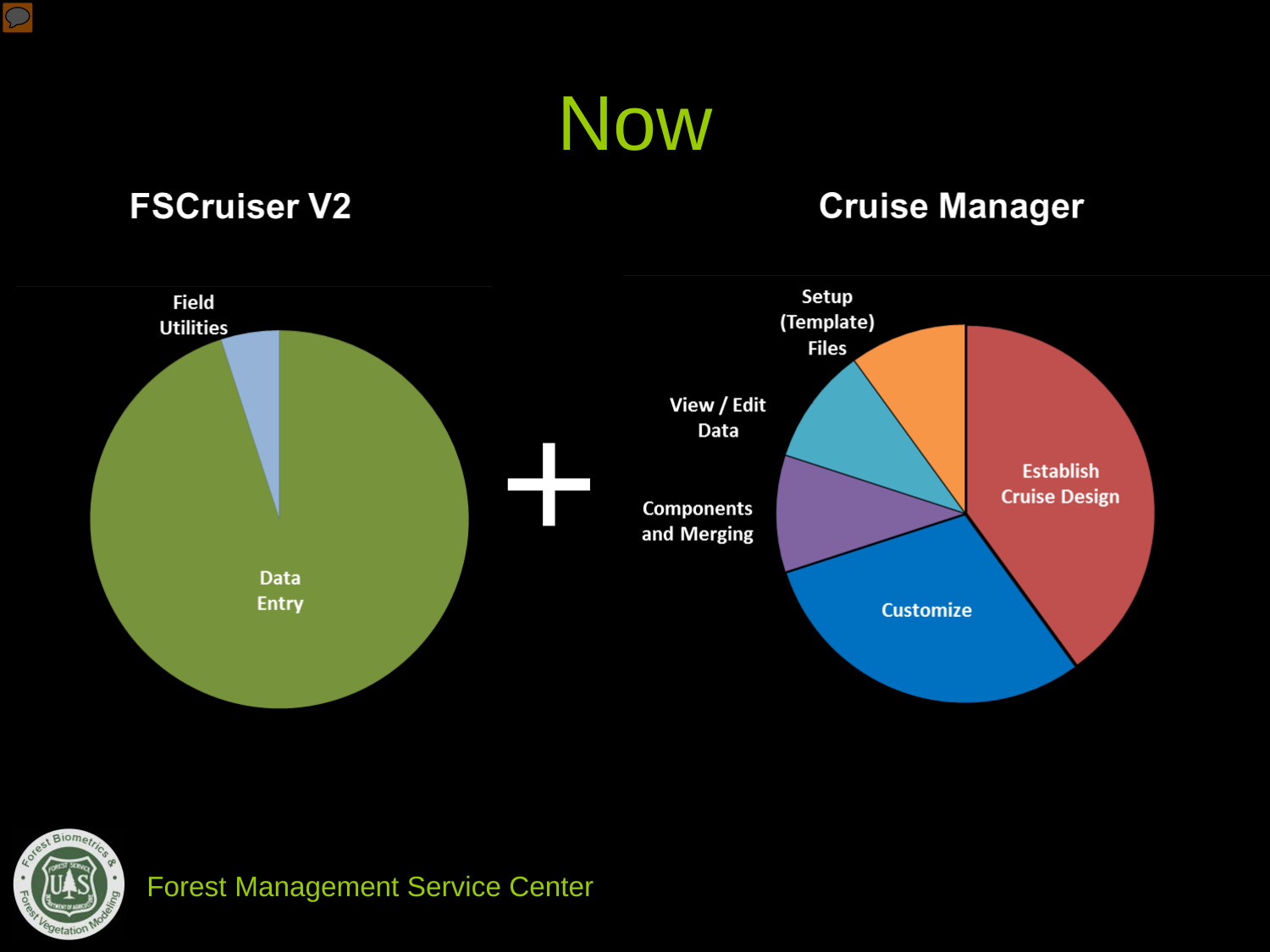Keeps popular functionality:

- Customizable Data Entry Tables
- Field Data Audits
- Limiting Distance Calculator



 $\overline{\mathcal{D}}$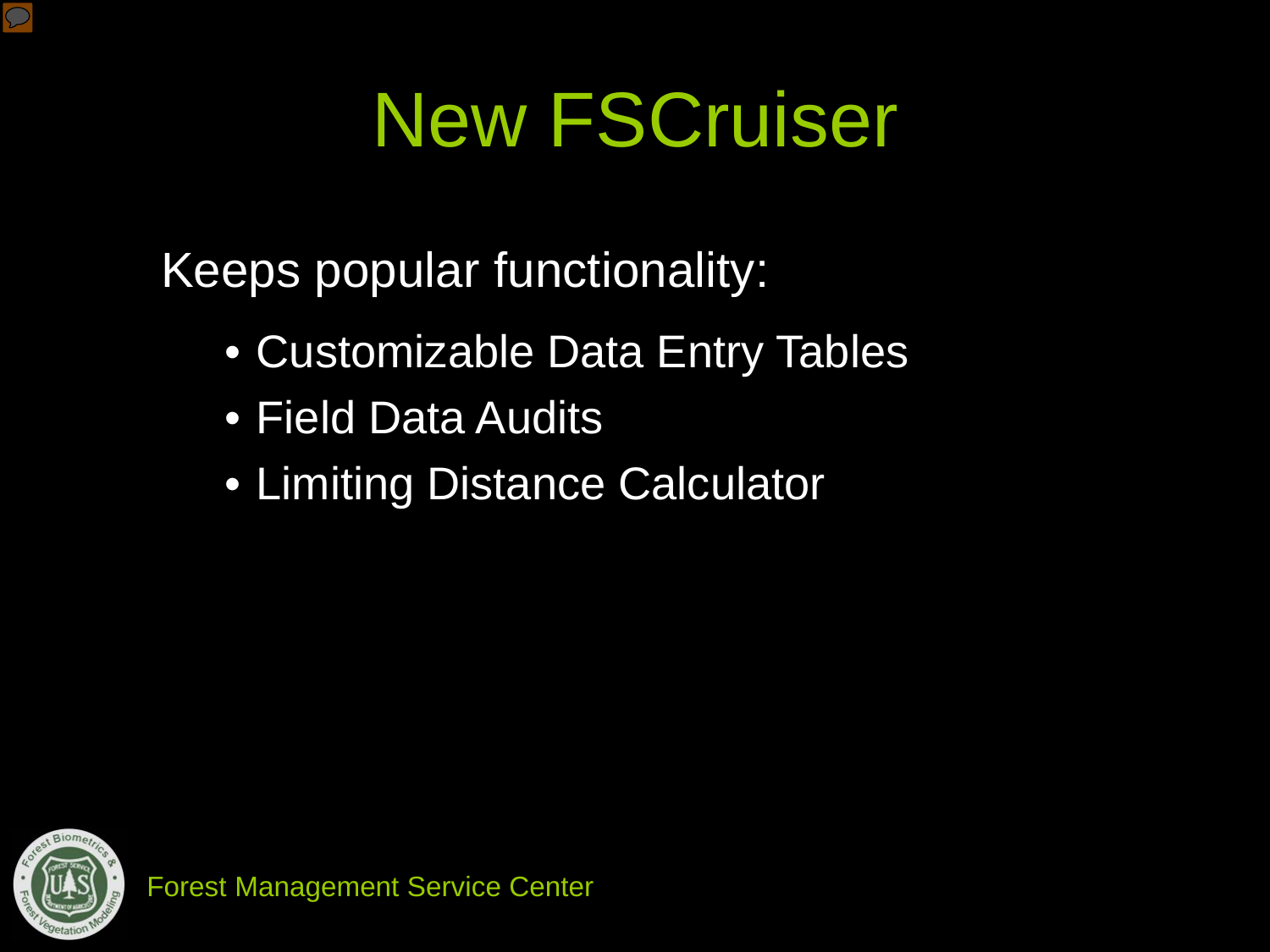Improvements:

- Stable, reliable database
- Improved Sample Selection
	- Blocked and Systematic for Sample Tree (STR)
	- Systematic for PCM and FCM
	- Sampling state saved across populations
	- Insurance Tree tracking
	- Untally feature





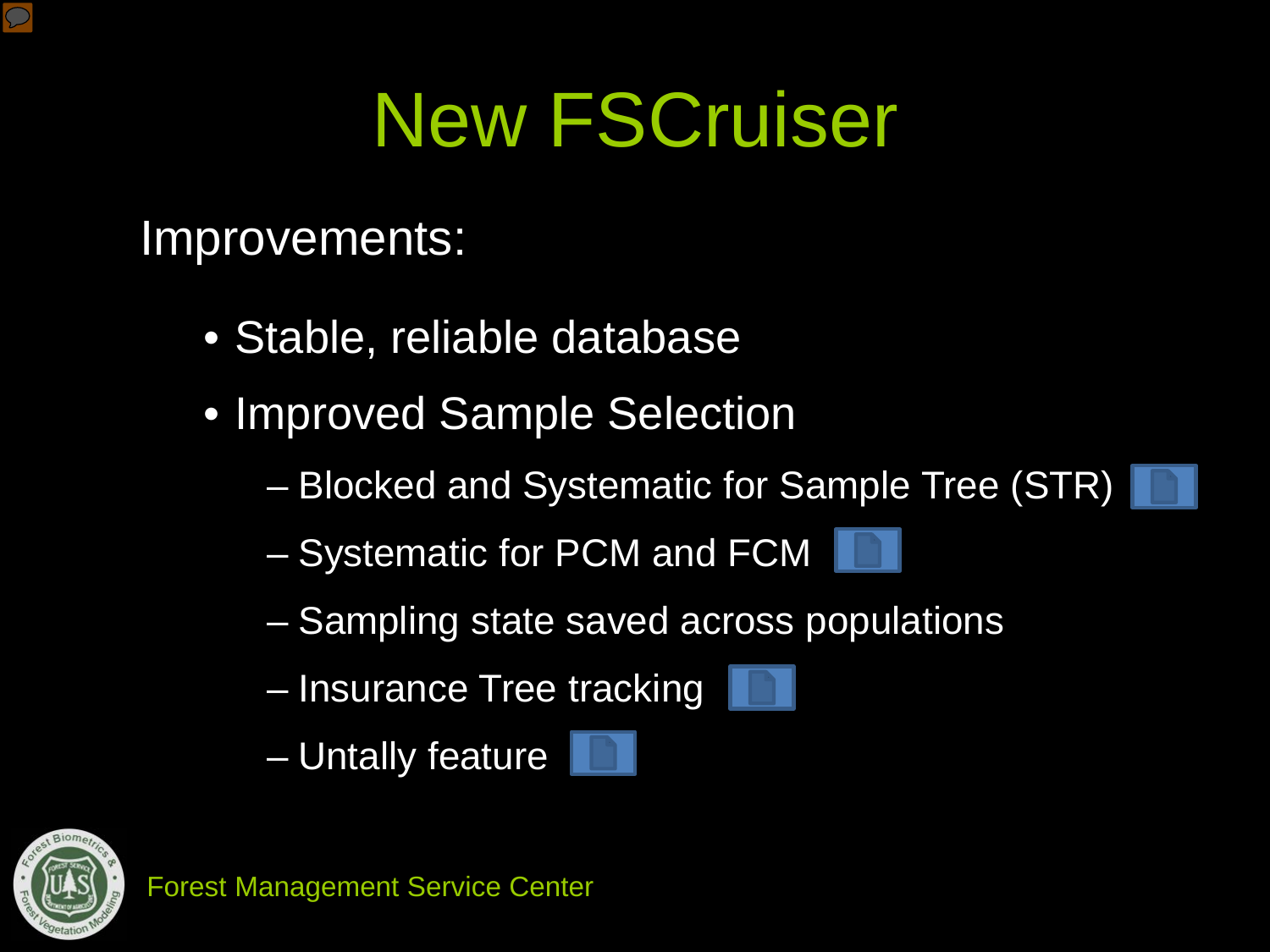- Improved sample selection (continued):
	- Multi-Strata tallying
	- Real-time auditing
	- 3P Sure To Measure
	- Streamlined Cruiser's Initials



 $\overline{\mathcal{D}}$ 



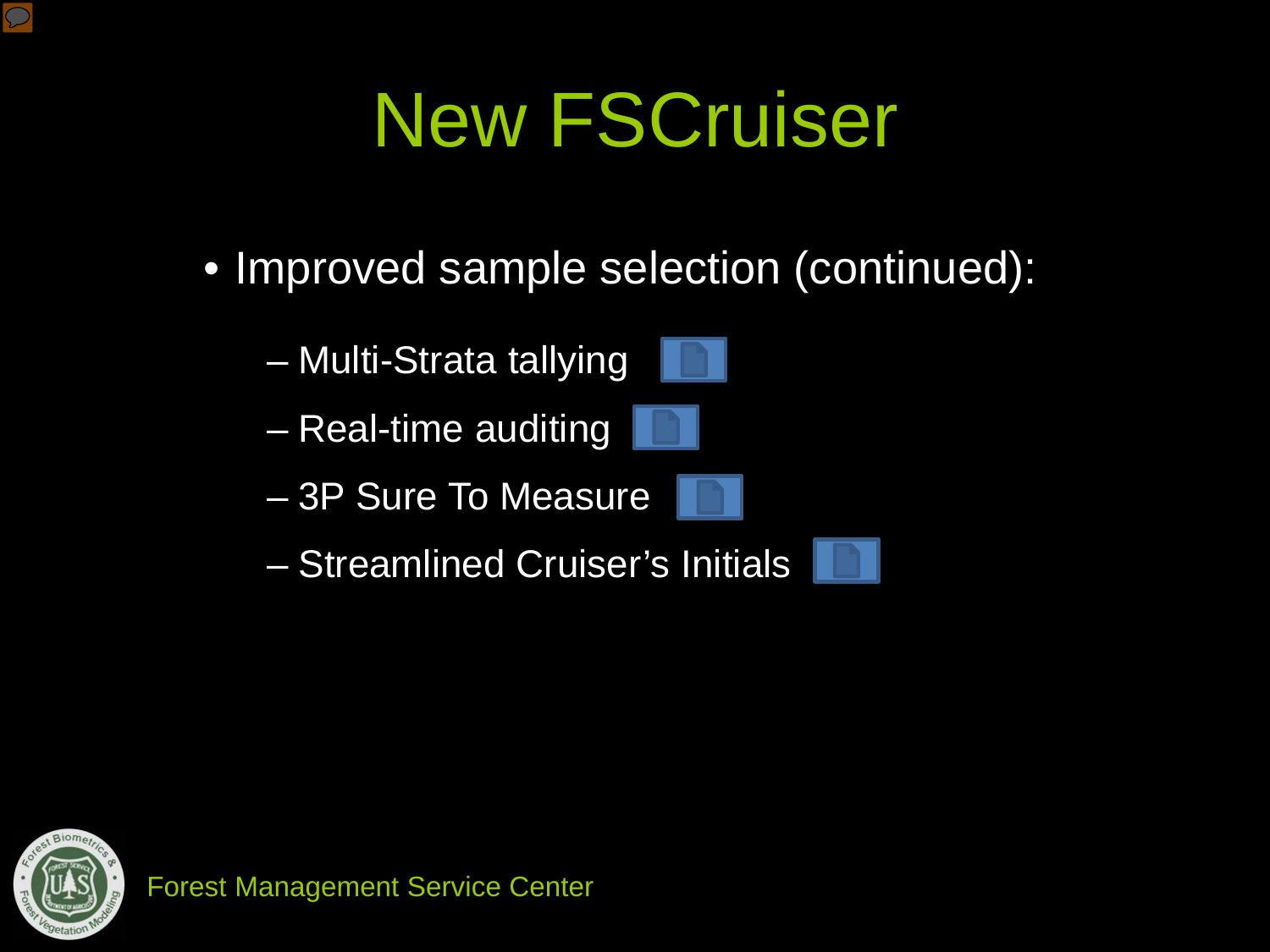- CE Versions vs. Data Recorders
	- *Settings > About: OS Version >= 4.2*
	- Compatible:
		- Allegro CX and newer
		- All Archers
		- Newer Trimbles
		- Itronix Q200
	- Too Old:
		- Allegro CE and older
		- Older Trimbles
		- Older Pocket PC (HP or Compaq iPAQs)
		- Itronix Q100



 $\bigcirc$ 

[Up-to-date list on](http://fmsc-projects.herokuapp.com/documents/35)  the Web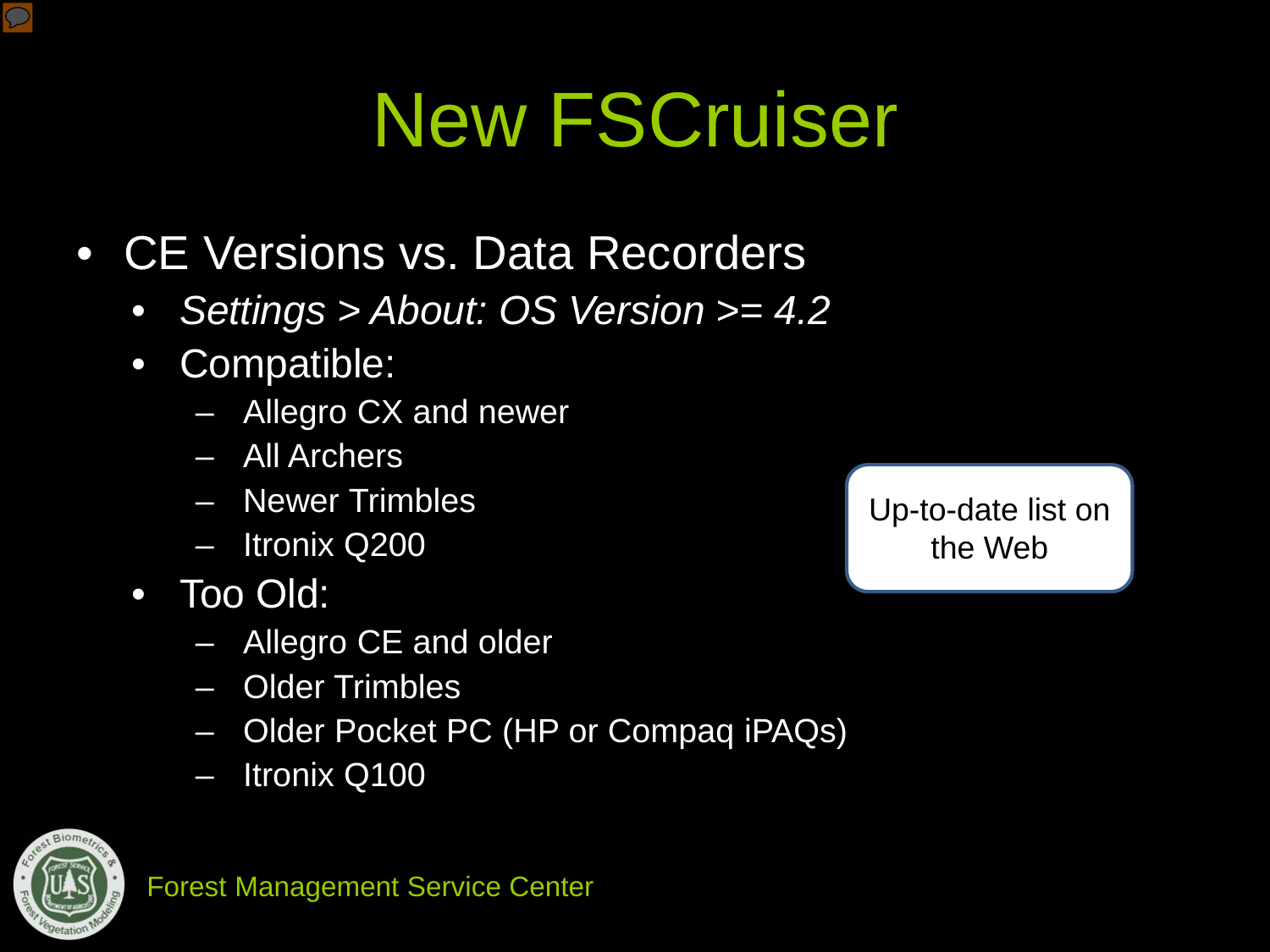# New Cruise Design

- Importing statistics from historical cruises
- Insurance trees
- Recon to Production comparison
- Supplemental samples calculations
- Updated cruising costs
- Reports showing errors by value class

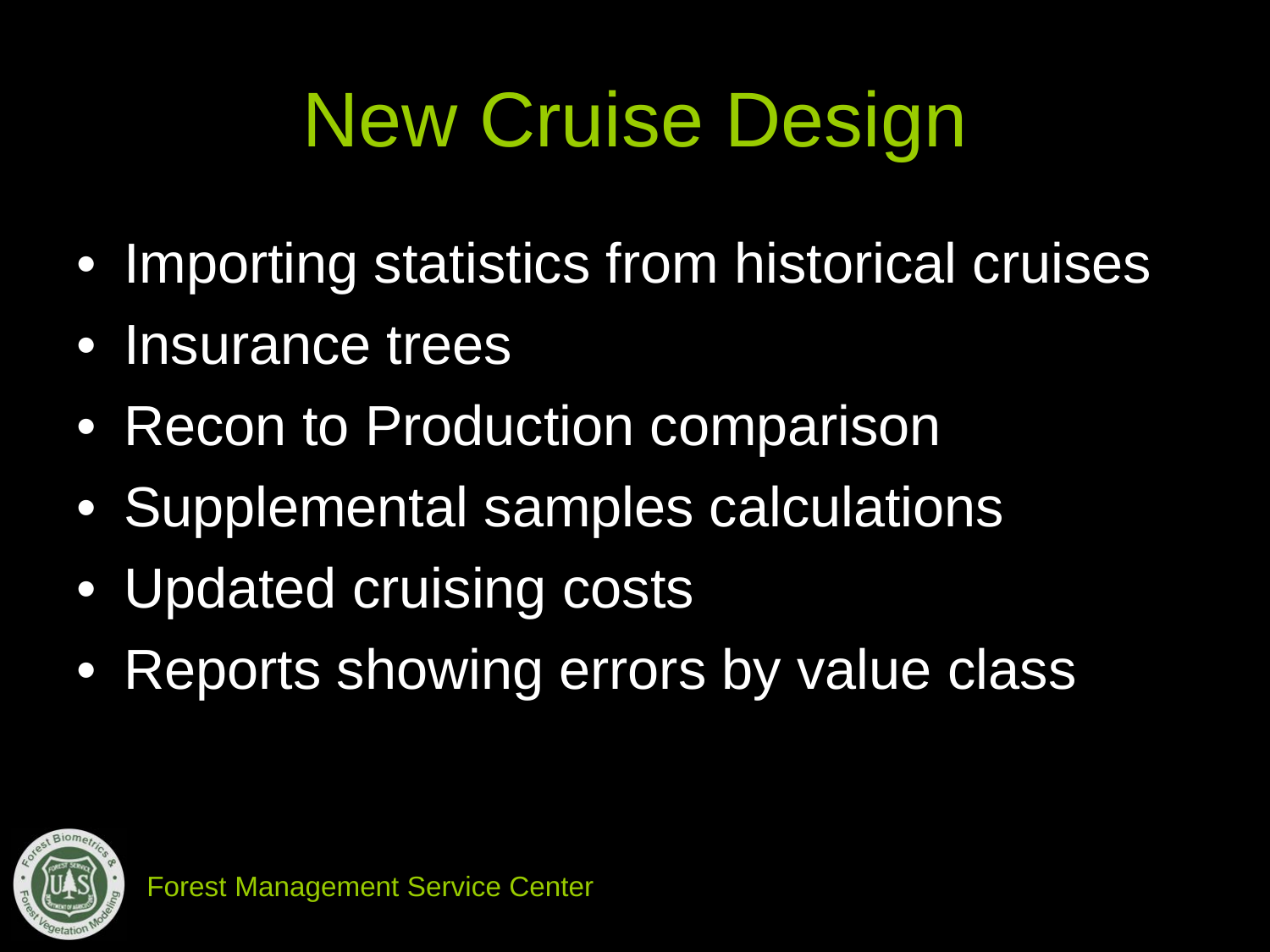## New Cruise Processing

- Biomass Library
- Ability to modify weight factors and merchandizing rules
- Create CSV files from select reports
- Report categories clarified
- Support for PDF and HTML output
- PDF file has optional watermark feature
- Graphical reports



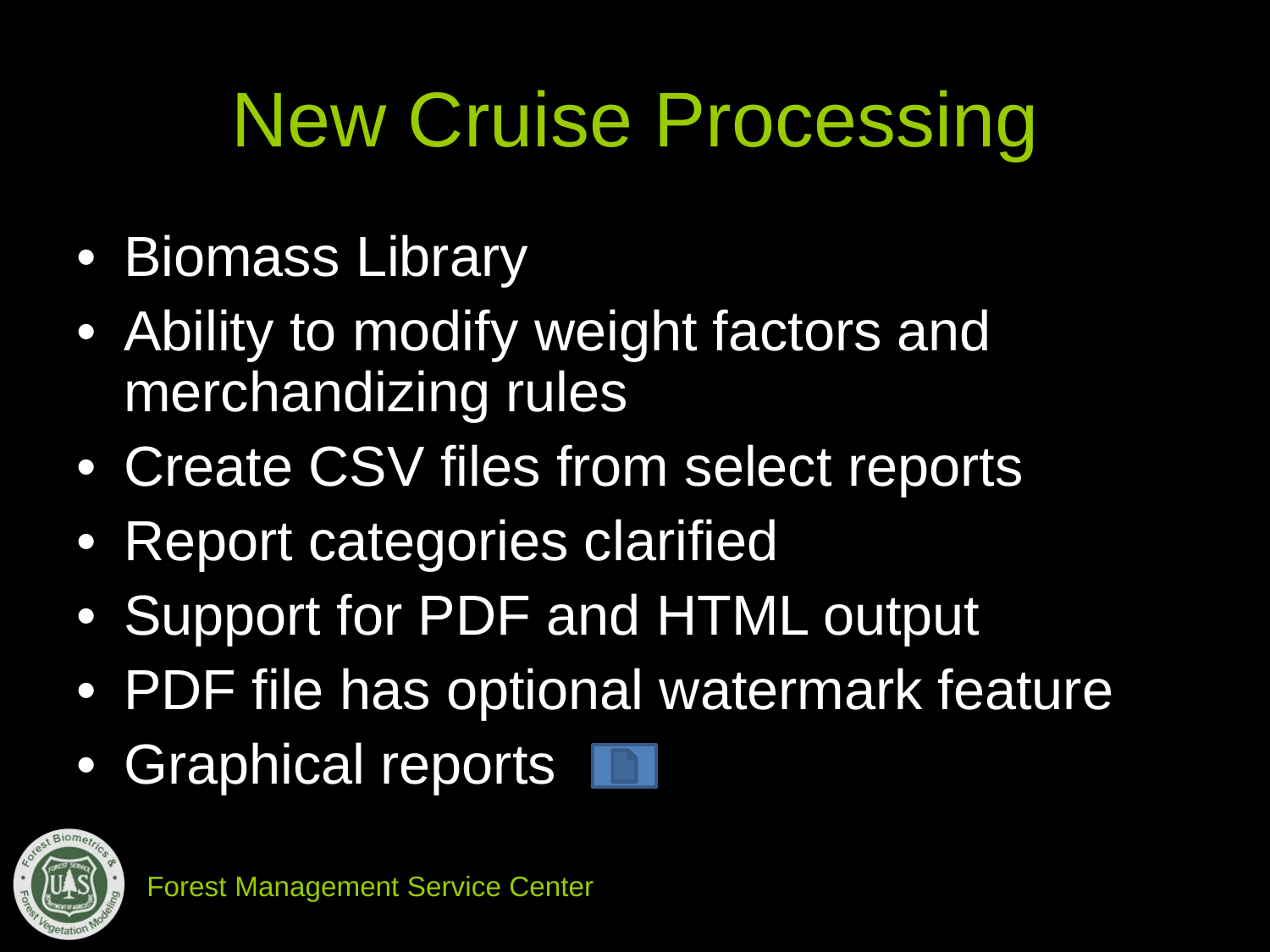#### The New NCS Suite





Forest Management Service Center